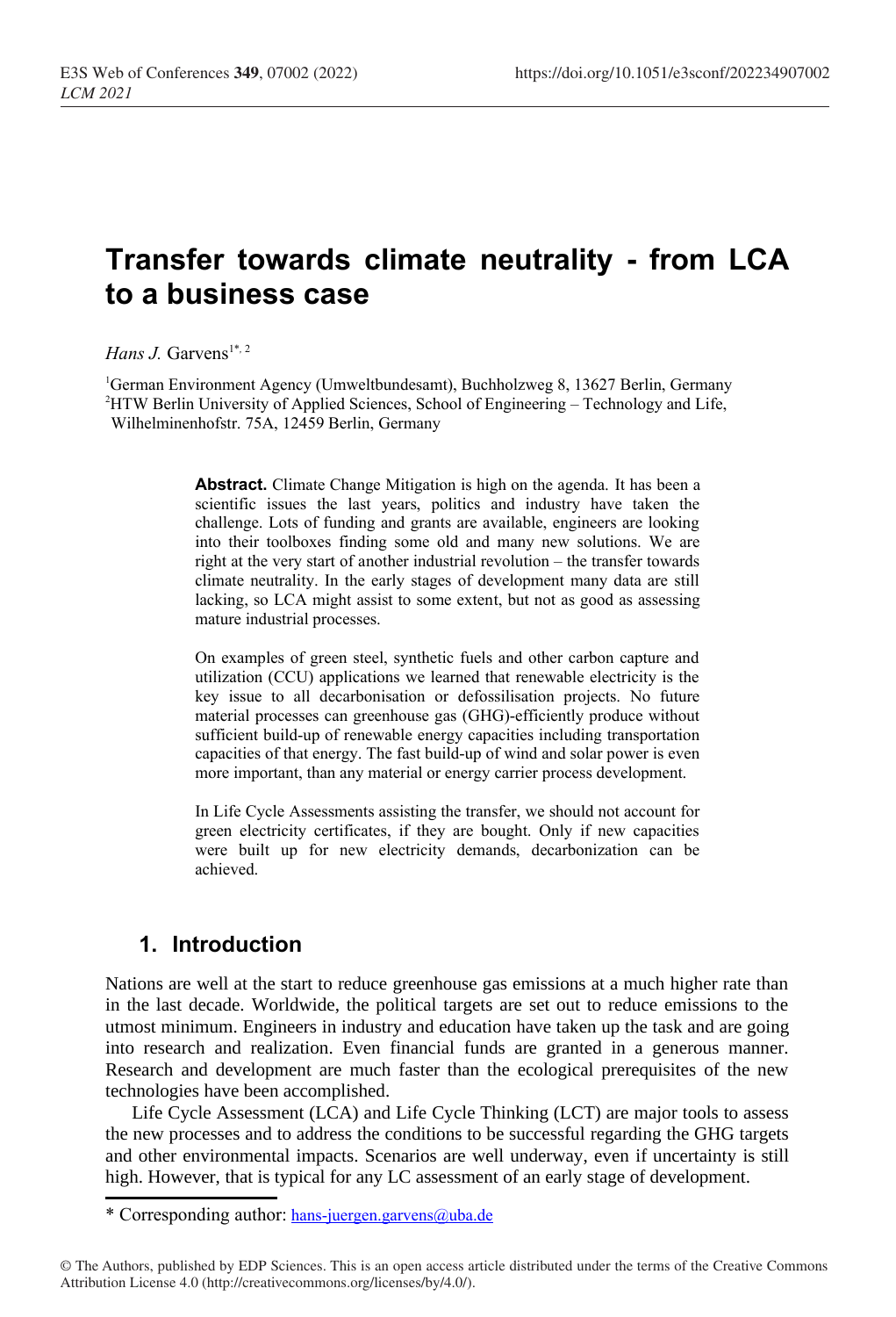As a result from many LCA studies by the German Environment Agency and the HTW University of Applied Sciences, School of Engineering – Technology and Life in the last years some important conclusions are already drawn and we know by now, which tools from the large LCA toolbox fit in best for the purpose to assess climate neutrality issues.

# **2. Risk Assessment**

The risks from Global Warming are numerous and will effect everybody. Figure 1 gives a plot of relative and absolute changes expected for Germany.



**Fig. 1.** Relative and absolute climate hotspots in Germany. German Environment Agency, 2021.

The reaction by most countries on such scenarios is to target for GHG neutrality in the near future. Figure 2 demonstrates the pathways laid out for Germany until 2045.



**Fig. 2.** GHG emissions from Germany 1990 to 2019, estimated for 2020 and targets 2030 and 2045 German Environment Agency, 2021.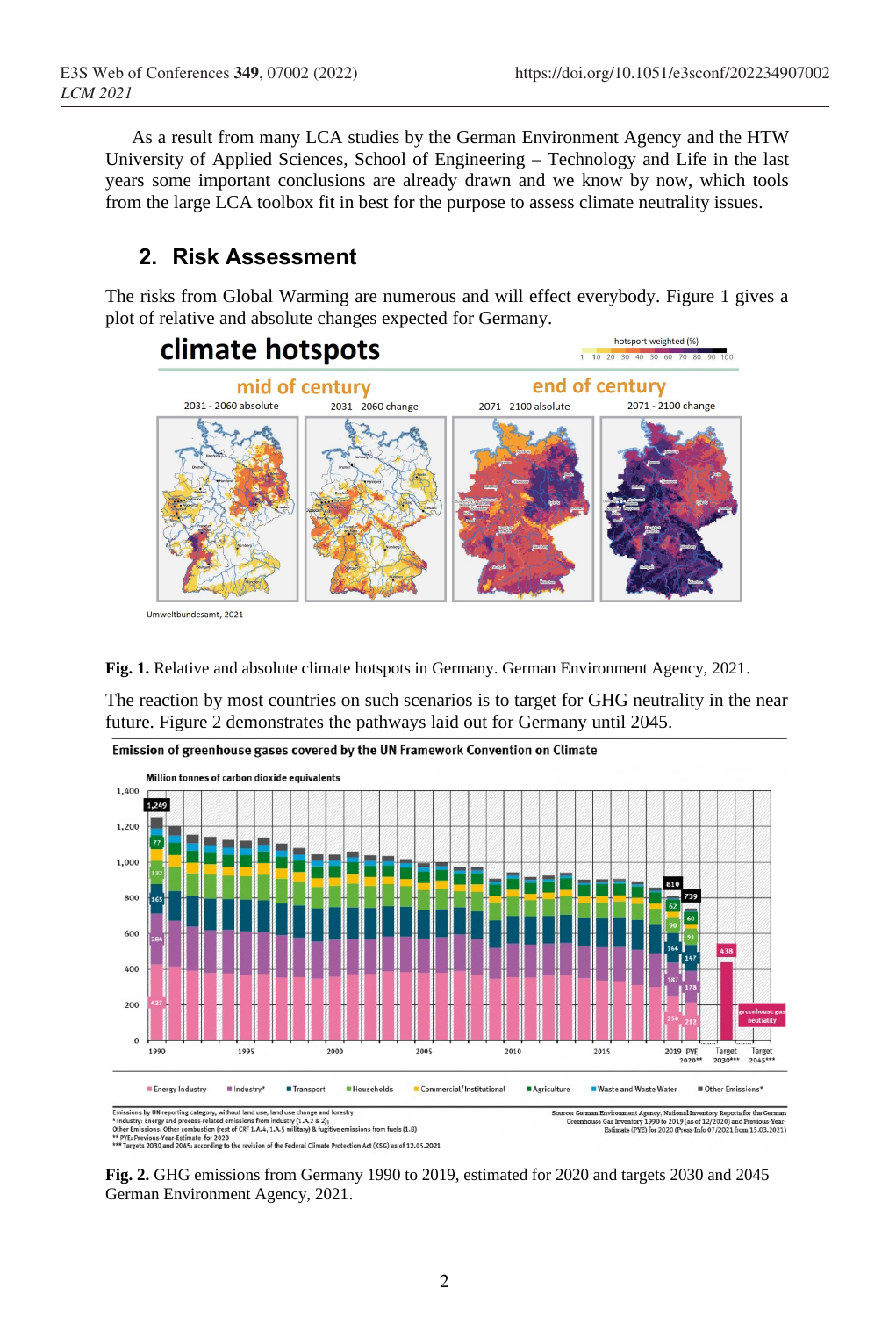## **3. Decarbonisation and Defossilisation**

There are two major paths towards greenhouse gas neutrality:

**Decarbonisation**: No use of carbon in all industries, where possible, especially energy conversion.

**Defossilisation**: Switch from fossil feedstock to non-fossil or cycled materials.

Some major findings in view of a national responsible authority:

Calculated over all relevant sectors like industrial production, traffic and households, more than 90 % of the nation's GHG emissions are directly or indirectly stemming from fossil energy conversion. That number sums up electrical power plants as well as combustion cars and home heating, among others. Despite the energy efficiency potentials of all these processes a large share of that energy conversion needs to be substituted by renewable energy resources. This kind of transition (**decarbonisation**) is based on well known technologies and also well known technical and economic risks. There are multiple ways of exchanging the energy sources. The electrical networks need to be reconstructed to the new distribution between energy sources, storage and demand. Several processes need to be electrified (i.e. cars, home heating, chemical processes like cracker). In all scenarios of the Rescue study [1] the demand for electrical energy is rising. From today's 513 TWh (2018; [2]) to something between 850 TWh and 2,700 TWh.

Since this increase in demand, the renewable energy target is to be set not at 100% but something at least around 150 to 200% of today's consumption. The overall primary energy use (CED) will nonetheless decrease because the thermal energy transition by low efficient Carnot processes will nearly completely stop.

We urgently have to look at the additionality of any new demand created by the transitional processes. Any new energy demand must be covered by newly built renewable capacities. This should already be incorporated in the funding rules.

The **defossilisation** pathway shifts the feedstock for industrial processes from fossil carbon to non-fossil or cycled materials. These could stem from waste like plastic waste. Either by direct mechanical recycling or indirectly by chemical recycling new plastic might be produced from these resources. In a discussion paper [3], the German Environment Agency showed that all carbon cycling potentials will most likely not be sufficient to meet the carbon demand in Germany (today about 20 mil. t of carbon as C). So a major source of carbon will be the atmosphere. Taking  $CO<sub>2</sub>$  directly (DAC – direct air capture) or via biogenic processes (i.e. plants, bioreactors, sustainable biowastes) will serve as the major source of carbon feedstocks.

Most scenarios like green steel (figure 3), synthetic fuels or chemicals by the use of  $CO<sub>2</sub>$ show less contributions to GWP in comparison to fossil equivalents only, if more than about 80% of renewable sources are feeding the electricity grids. More information on this is provided in table 1. Depending on the country we are looking at, this 80% margin  $(\sim 120$  $g \text{CO}_2/kWh$ ) will not be accomplished within the next decade.

Every industrial country heavily needs carbon for various applications, especially chemicals.  $CO<sub>2</sub>$  might be a decent resource of carbon; however, from first results [3] it seems to be the least effective source. Since  $CO<sub>2</sub>$  is low on inner energy, most chemical applications need a lot of (renewable) energy to produce something useful from  $CO<sub>2</sub>$ . All kinds of carbon cycling at a lower oxidation level is more useful than using  $CO<sub>2</sub>$ .

If fossil  $CO<sub>2</sub>$  is used in such cycles once or more often, the emission is only shifted by time and location. For all products using  $CO<sub>2</sub>$  as feedstock that is only useful, if the indirect GHG emissions from the energy needed are lower than the emissions of the fossil counterparts.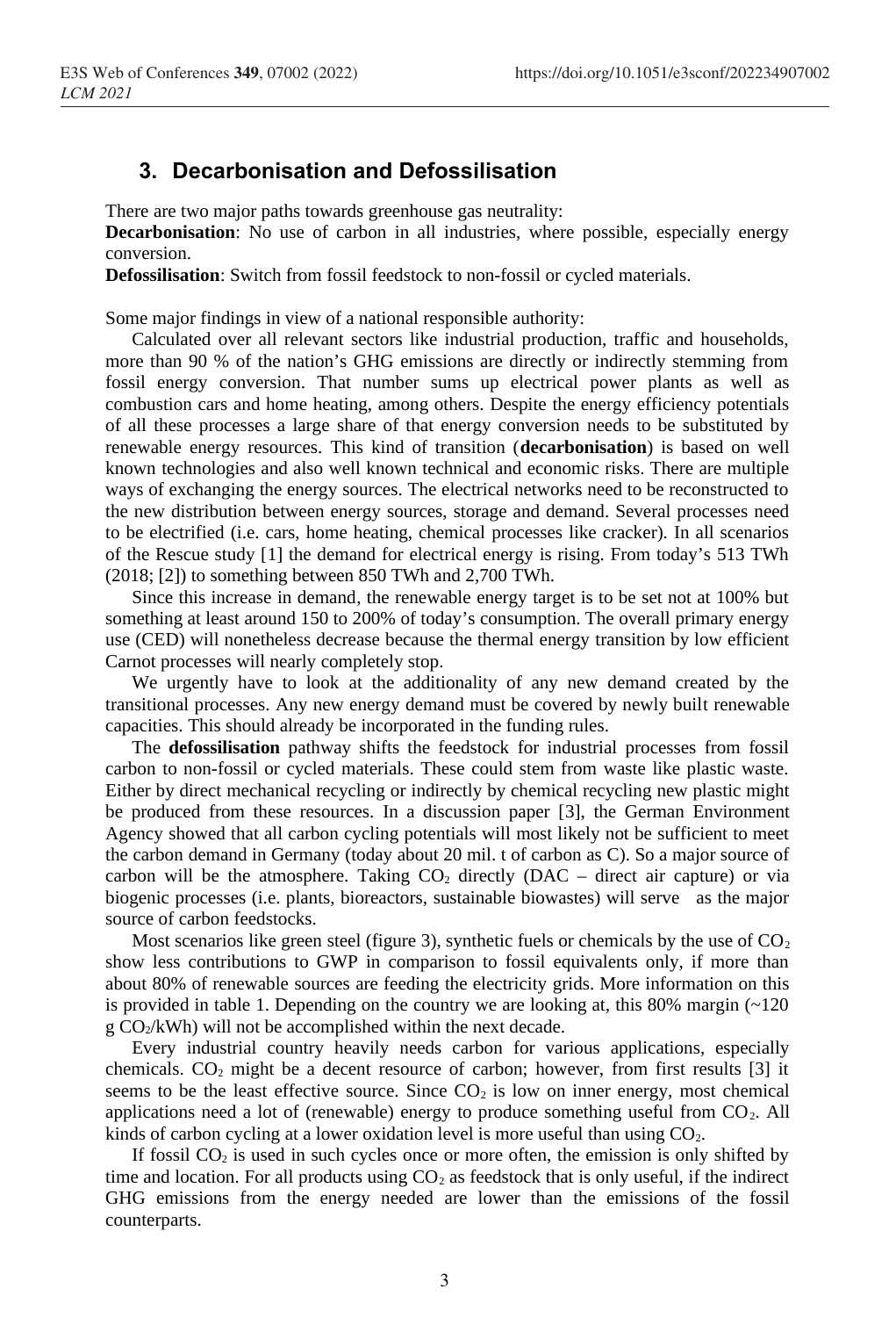**Conclusion:** All strategies to fuel the expansion of renewable energy capacities must get priority over the circulation of carbon. We need to develop the carbon circular economy processes now, to have them handy, when sufficient renewable energy is available. **Decarbonization is more important than defossilisation.**



Möller, Schwalb, Garvens, Wohlgemuth: Steel production with Hydrogen, Poster at LCM 2021

**Fig. 3.** New direct reduction process (DRI) with hydrogen was developed and will be upscaled in the next years. In the shown case study [4], wind energy GWP is better than the reference blast furnace, on today's electricity mix the DRI is much worse.

**Table 1.** Substitution effect by 1 kWh of renewable energy used in various PtX processes. [3]

|                          | Use of regenerative power |                          |                            | Substitution of fossil supply  |                         |                     |                                                      |
|--------------------------|---------------------------|--------------------------|----------------------------|--------------------------------|-------------------------|---------------------|------------------------------------------------------|
|                          | regenerative supply       |                          | fossil reduction           |                                |                         | <b>Substitution</b> | avoided                                              |
| Input                    | Technology                | Supplied end-/use energy |                            | Technology                     | Input                   | ratio               | greenhouse gas<br>emissions in<br>gCO <sub>2ea</sub> |
| 1 kWh<br>regen.<br>power | PtH<br>Heat pump          | 3,3 kWh<br>(thermal)     | 3,3 kWh<br>(thermal)       | Condensing<br>boiler<br>(105%) | 3,14 kWh<br>natural gas | 3,14                | ~0.640                                               |
| 1 kWh<br>regen.<br>power | e-car<br>(80%)            | 4,6 km                   | 4,6 km                     | combustion<br>engine (28%)     | 2,6 kWh<br>liquid fuel  | 2,8                 | ~0.690                                               |
| 1 kWh<br>regen.<br>power | PtH<br>Direct electric    | 0.95 kWh<br>(thermal)    | 0.95 kWh<br>(thermal)      | Condensing<br>boiler<br>(105%) | 0.91 kWh<br>natural gas | 0.91                | $~^{\sim}$ 185                                       |
| 1 kWh<br>regen.<br>power | $PtG - H2$<br>material    | 0,74 kWh<br>(hydrogen)   | 0.74 kWh<br>(hydrogen)     | Steam reforming<br>(85.2%)     | 0.87 kWh<br>natural gas | 0.87                | $~^{\sim}$ 180                                       |
| 1 kWh<br>regen.<br>power | $PtG - CH4$               | 0.58 kWh<br>(methane)    | 0.58 kWh<br>(methane)      |                                | 0.58 kWh<br>natural gas | 0.58                | ~120                                                 |
| 1 kWh<br>regen.<br>power | PtL                       | 0,5 kWh<br>(liquid fuel) | $0.5$ kWh<br>(liquid fuel) |                                | 0,5 kWh<br>liquid fuel  | 0,5                 | $~^{\sim}$ 135                                       |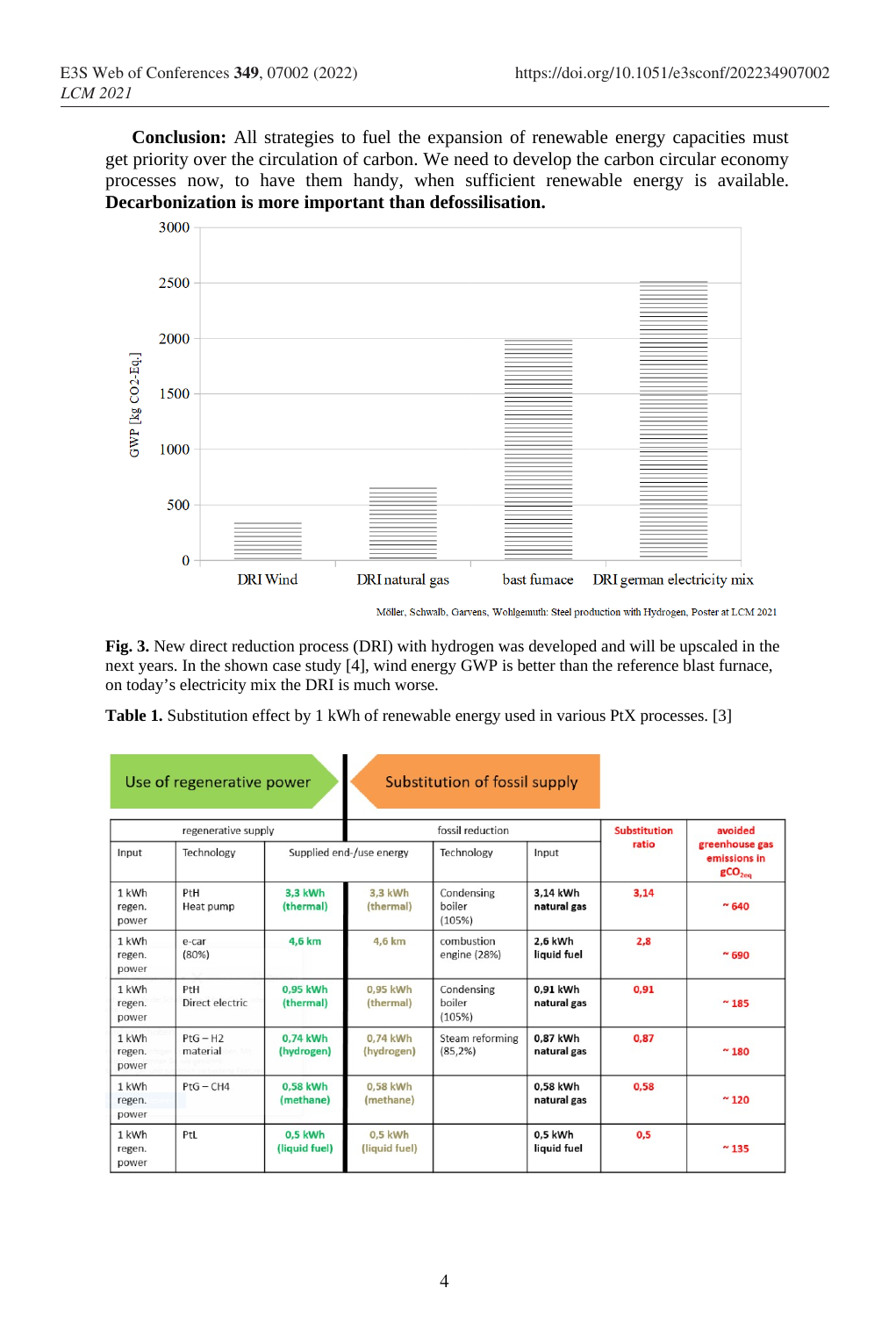# **4. LCA of transfer**

#### **4.1.Prospective LCA**

pLCA is done by adaptation of process data, impact assessment, evaluation and interpretation for the future scenario. In decarbonisation and defossilisation scenarios nearly every scenario is prospective. All data have added uncertainties ending in much broader result ranges. Significant results in scenario comparisons are more unlikely the further into future a model is built for.

Most of the learnings for climate neutrality scenarios are also possible by LCAs based on today's data. Energy, especially renewable energy plays an important role. Therefore it is not feasible to regard renewable energy certificates only. Most of them do not promote the build up of new capacities, which are urgently needed. Each project today and possibly also in the next decade need to build necessary renewable energy capacities for the processes by themselves.

#### **4.2.System Boundaries**

In cradle-to-gate we assume the same fate for functionally equal materials after their production. Basically, that is true despite a different impact of circulated carbon (taken from atmosphere) and fossil carbon or circulated carbon from fossil sources in end-of-life.

The circulation of carbon does not mean, that the final emission is GWP-neutral. It still has to be regarded, if a circulated carbon originates from previously fixed sources (earth). Biogenic carbon can completely be accounted for as carbon from atmosphere in this sense. In LCI it is always useful to account for the (biogenic) uptake and emission in a model, especially, if circulated carbon from various sources is included in the model.

By that accounting and cradle-to-grave boundaries, no unfair comparisons are to be expected. However, regarding allocation of multi output processes another clear recommendation shall be given, here.

#### **4.3.System Expansion**

Although infrequently used, system expansion (on cradle-to-grave) gives a true picture, if a complete system is really leading to GHG neutrality, even negativity or still adds to the GHG content of the atmosphere.

If any other kind of process allocation is used, information from the interpretation is limited to "better (equal, worse) than reference". These kinds of answers were sufficient in the last few decades; however, they are not any more. Since the target is set out to neutrality (net zero emissions), we need LCA results which reference the net zero threshold.

#### **4.4.Time Effects**

The number of carbon cycling loops has got no effect on the final impact towards GWP if fossil  $CO<sub>2</sub>$  was initially used. All cycling leads "only" to a time-shift and dislocation of the emissions.

Like in a landfill, where a degradable material will lead to methane emissions in some time in the future, the carbon cycling will also finally lead to emissions, if the pathway is not re-directed to storage.